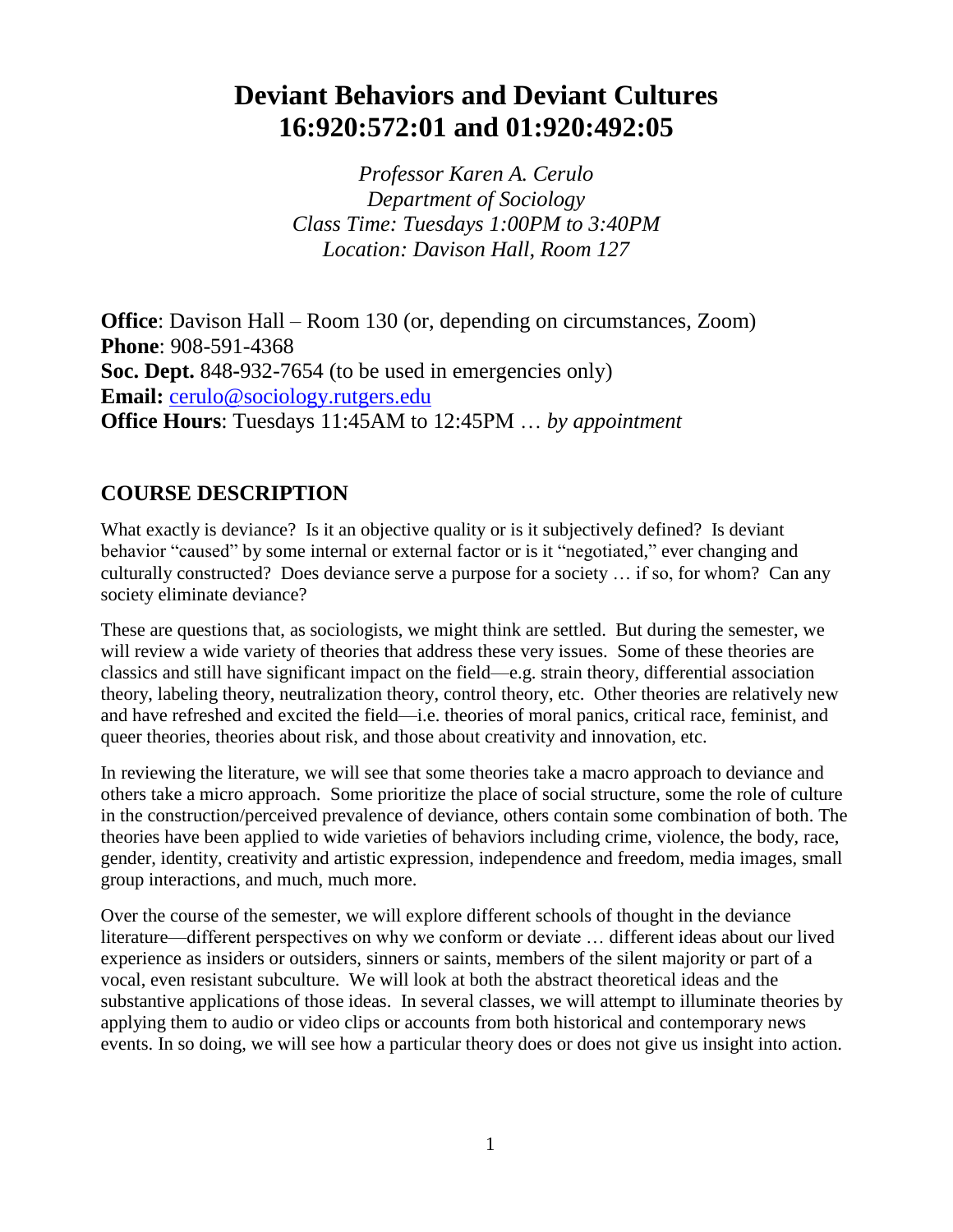## **BOOKS**

All required readings will be posted on Canvas. Therefore, **this is a cost free course for you**. To access the course materials:

- Go to the Rutgers Canvas site:  $\frac{https://canvas.rutgers.edu/}{https://canvas.rutgers.edu/}$  $\frac{https://canvas.rutgers.edu/}{https://canvas.rutgers.edu/}$  $\frac{https://canvas.rutgers.edu/}{https://canvas.rutgers.edu/}$
- $\checkmark$  Log in
- $\checkmark$  Click on our course: Deviant Behaviors and Deviant Cultures 16:920:572:01 (or for undergrads 01:920:492:05)
- $\checkmark$  Look down the left side of the screen and click the blue link called "module."
- $\checkmark$  Open the "module" that corresponds to the class meeting listed on the syllabus.
- $\checkmark$  Watch/read/listen to everything in that module.

Read the works assigned for each class. *All readings must be completed prior to class.* Our classes revolve around discussion. So, familiarity with the material is essential.

If you get stuck on the site, contact Canvas Help at [help@canvas.rutgers.edu](mailto:help@canvas.rutgers.edu) or try **833-OIT-HELP.** They are super!

## **CLASS ENVIRONMENT**

The Rutgers Sociology Department strives to create an environment that supports and affirms diversity in all manifestations, including race, ethnicity, gender, sexual orientation, religion, age, social class, disability status, region/country of origin, and political orientation. We also celebrate diversity of theoretical and methodological perspectives among our faculty and students and seek to create an atmosphere of respect and mutual dialogue. We have zero tolerance for violations of these principles and have instituted clear and respectful procedures for responding to such grievances.

Knowing this, our classroom should be considered a "safe place" for everyone. Students are encouraged to engage in discussion and debate related to the readings and topics scheduled for the class provided that one's views are not intended to provoke, insult, or damage another member of the class or the instructor. To facilitate such an environment, all of us (students and instructor) must act with mutual respect and common courtesy.

## **OBJECTIVES AND LEARNING GOALS**

This course examines the interrelations between culture, structure, and the definitions of conformity and deviance. We will explore a variety of issues, with an eye to mastering the following topics:

- Understanding the meaning of deviance—how is it defined and how much consensus, if any, surrounds the definition.
- Understanding different theoretical approaches in the study of deviance.
- Understanding the contemporary debates in the field.
- Understanding the applications and forms of analysis that each theory demands.
- Understanding the role of deviance in contemporary society.
- Understanding the paradox of deviance and its prevalence in societies devoted to maintaining conformity.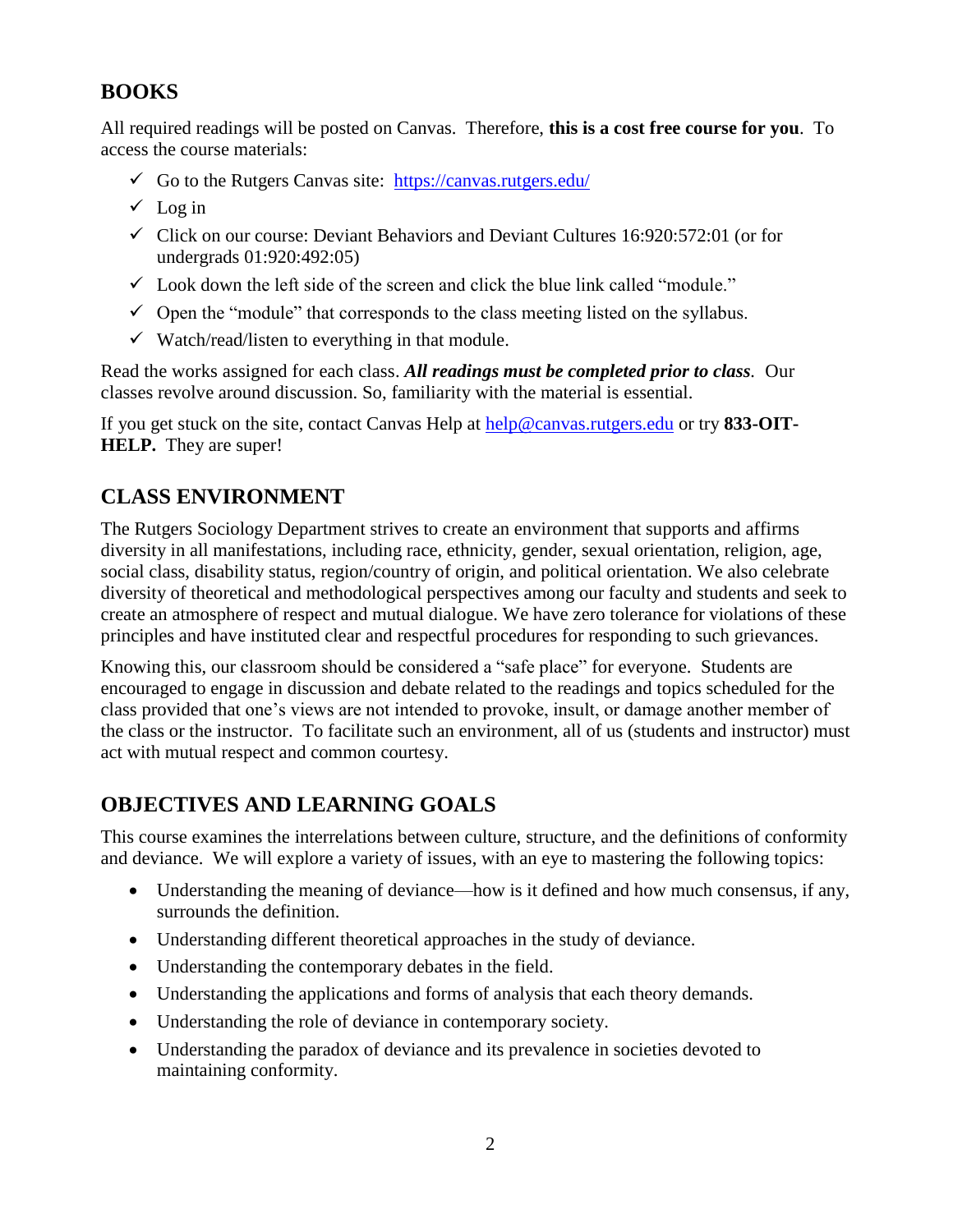## **ACHIEVING THE LEARNING GOALS-- DESIGN OF THE CLASS**

There are several requirements for the course:

- 1) You are expected to attend every class having read all assigned readings and fully participate in class discussions of the readings. I have tried to keep your reading assignments to 50-60 pages per week. If you are taking the course for credit, t**his portion of the course will account for 10% of your grade**.
- 2) Each week, you must produce a **2-3 page typed, double-spaced** "reaction paper" to the readings. **Please—no longer than the requested length!** Each paper should do three specific things:
- **briefly** summarize the overall themes represented by the array of the week's assigned readings
- share 2 brief critiques (or strengths) of any or all of the readings
- provide 2 questions that you will raise in class discussion. **This is especially important**
- Your comments must be emailed to me [\(cerulo@sociology.rutgers.edu\)](mailto:cerulo@sociology.rutgers.edu) **by 9AM** on the day of the course meeting. **Please do not send me emails through Canvas—email me directly at my Rutgers address.** If you are taking the course for credit, **this portion of the course will account for 40% of your grade**.
- 3) Each class will have a "free style discussion topic." We will try to apply the theories and concepts discussed in the class to probe ways of studying the discussion topic. Over the course of the semester, each student should lead **one** class discussion. **Don't let this scare you.** You'll simply use your weekly reaction papers to guide you. If you are taking the course for credit, **this portion of the course will account for 15% of your grade**.
- 4) Each student must propose a research topic and write a research proposal. The topic may be in any substantive area of sociology, but the project must build on any of the theories and concepts from this course.

The proposal should follow this structure—use it as a rough guide:

- a) State your topic/problem/question/puzzle—however you like to think about it. (This section should be 1 to  $1\frac{1}{2}$  pages in length)
- b) Explain how theories and concepts from this course will enhance the project—how will the course materials help you address your topic/problem/question/puzzle? What contemporary themes does your question address … what gaps in the literature does it fill … what puzzles does it solve? In other words, what will your project contribute to the field? (This section should be about 2-4 pages in length)
- c) Discuss 6-10 relevant articles or books that inform your topic of inquiry. You should use readings we have covered in class … **but** you can also add related readings not covered in class. (This section of your proposal should be about 5-10 pages in length.)

*Achieving the Learning Goals, continued on next page*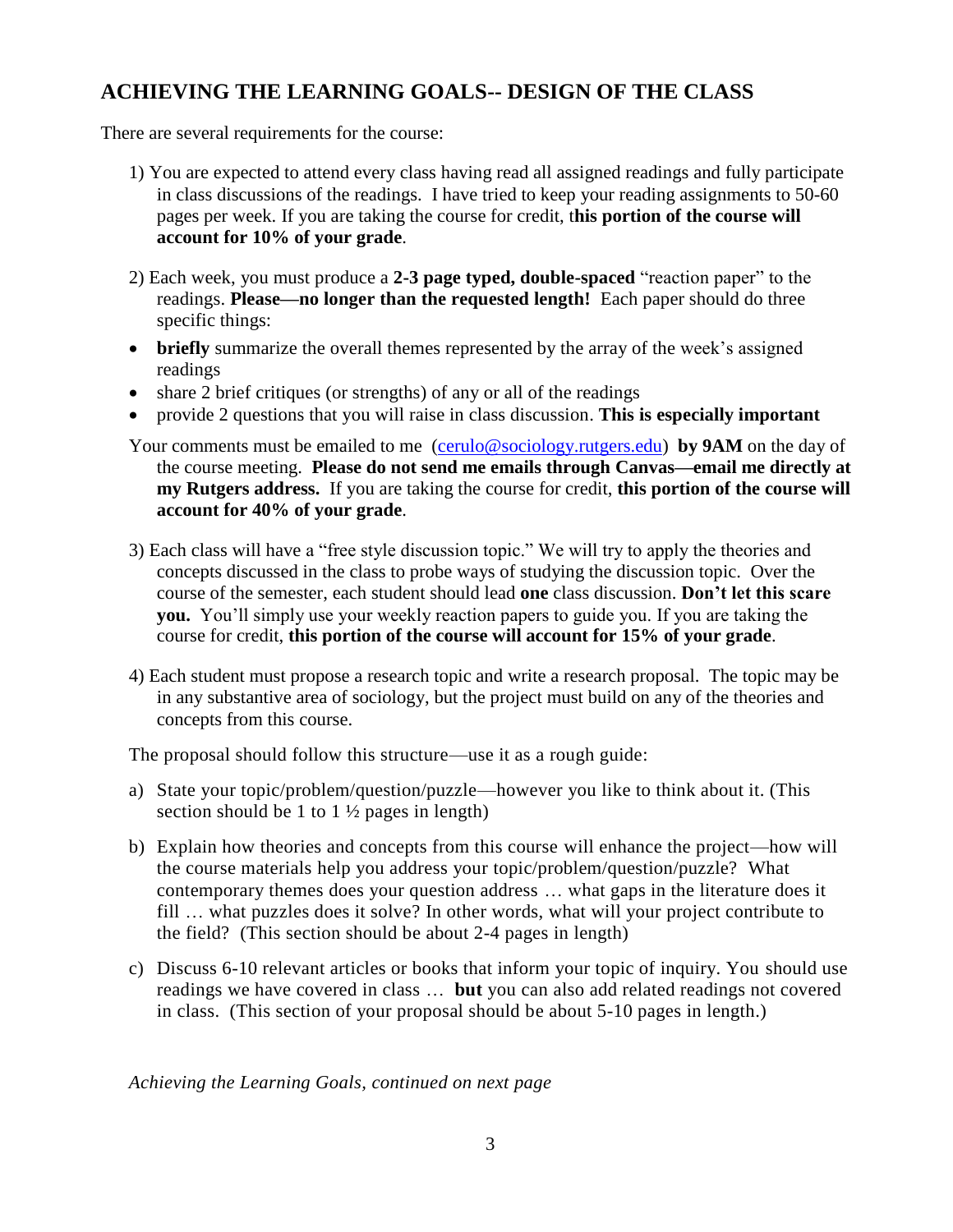- d) Explain the method you will use to study your topic—i.e. interviews, focus groups, survey method, content analysis, ethnography, etc. Explain how you will execute the project. I will be especially impressed if you can identify a viable funding source for your project. **You will not do the project, just explain your proposed methodology.** (This section should be about 2-4 pages in length)
- e) Provide a reference list at the end of your proposal. (This section should be about 1-2 pages in length)
- Overall, you can see that your final product will be about 11-21 double-spaced pages in length. If you are taking the course for credit, **this portion of the course will account for 35% of your grade**.

### **ANNOUNCEMENTS**

Class announcements will be sent via Canvas "announcements" which also interfaces with **your Rutgers provided emails**. Please **check your email or "announcements" on Canvas once daily** so you will know what's going on. **This is really important.**

## **SNOW DAYS**

Class cancellations due to snow used to pose quite a problem. But if the campus is closed due to inclement weather, we should be able to avoid the problems involved in rescheduling and meet virtually via Zoom. So on such days, I will send you a zoom link and we will meet at the appointed time.

*OK—Let's Get Going!*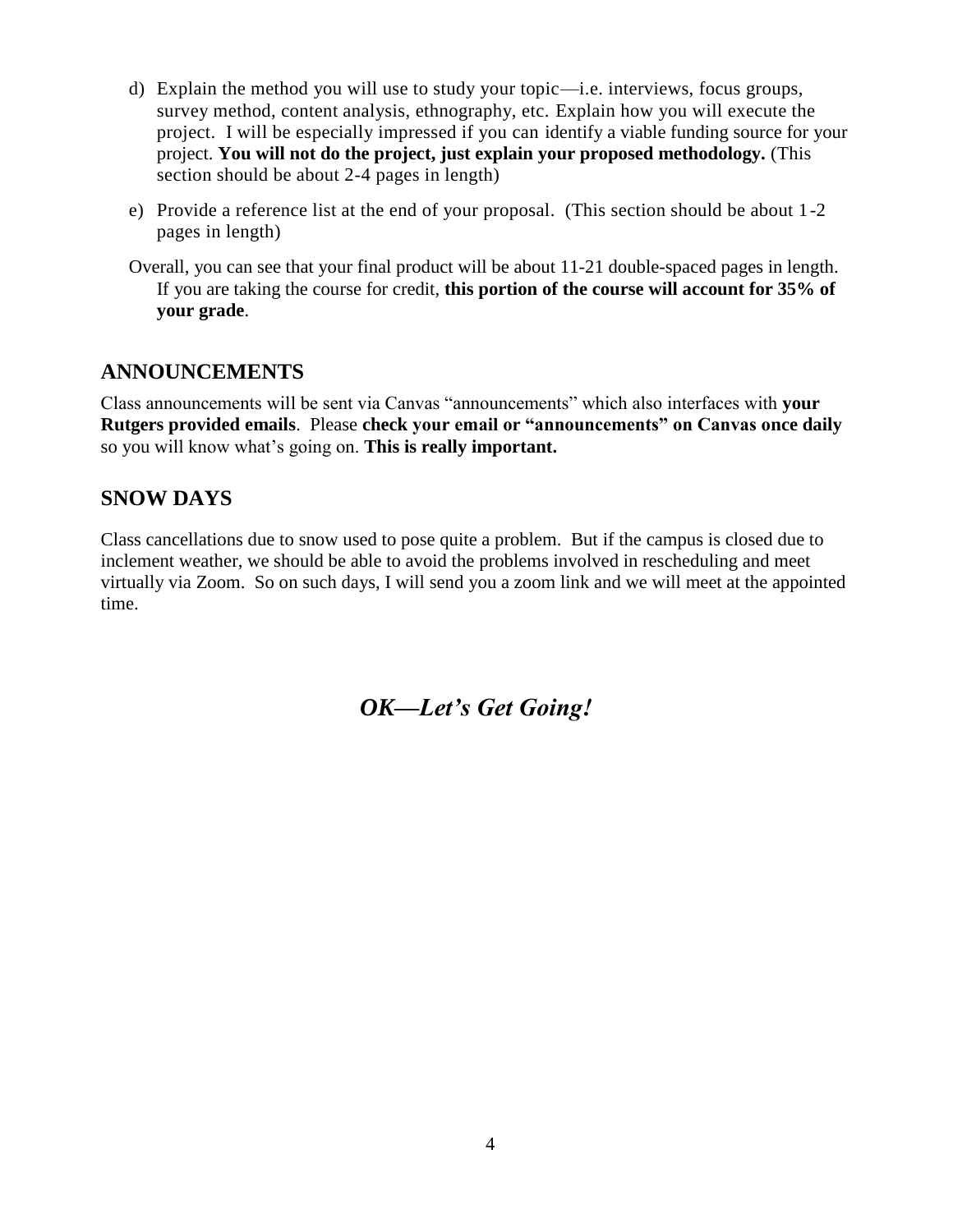#### **CLASS SCHEDULE**

#### **MTG. 1—1/18: Intro to the Course (Materials can be found in Module 1)**

Welcome back to campus or to our Zoom classroom—another year begins! Today...

- we will review the organization of the course as well as the course requirements.
- we will visit the question "What is Deviance?" I will deliver a short lecture on contrasting definitions of deviance and some general distinctions or paradigms that guide the theoretization of deviance. We will discuss these issues as a group.

**Assignment:** No reading for the first class, but please make sure you can access the Canvas site as everything we do will emerge from it.

#### **MTG. 2—1/25: Demonic Theories and Moral Panics (Materials can be found in Module 2)**

The devil made me do it! Sounds ridiculous, right? But when we review the historical development of demonic theories of deviance, and then examine newer theories of "moral panics," we see that "old" ideas (e.g. the devil, evil), while not realistically discussed as "causes" of deviance in contemporary culture, may indeed be lurking in the popular mindset when people wonder why individuals become deviant.

Today …

We will quickly review the early demonic theories.

If you want to follow up, much of what I say in lecture can be found in Stephen Pfohl's book *Images of Deviance and Social Control (*New York: Waveland Press). The relevant pages are available upon request.

 *Free style discussion:* We will look at contemporary uses of demonic causation— What role does demonization play in our description of deviants*? I will lead this discussion to give you an example of what I expect.*

• In the second half of class, we'll explore a major transformation of these ideas via work on moral panics. All of the assigned reading will rest in that area.

#### **Assignment:** (*Please read in this order)*

- Falkof, Nicky. 2017. ""The devil destroyed us": Satanism and gender violence in South Africa." *Feminist Media Studies* 17: 3: 426-439. (14 pp.)
- Tosh, Sarah. 2019."Drugs, crime, and aggravated felony deportations: moral panic theory and the legal construction of the "criminal alien"." *Critical Criminology* 27: 2: 329-345. (16pp)
- Hier, Sean. 2019. "Moral panics and digital-media logic: Notes on a changing research agenda." *Crime, Media, Culture* 15: 2: 379-388. (10 pp.)
- Cain, Cindy L. 2020. "Quelling moral panics? The case of physician aid in dying in California." *Poetics* 82: 1-12. (12 pp.)

Oh … one more thing: **Today is my birthday!** So after today's class, make sure to tell me how youthful I look. ;-)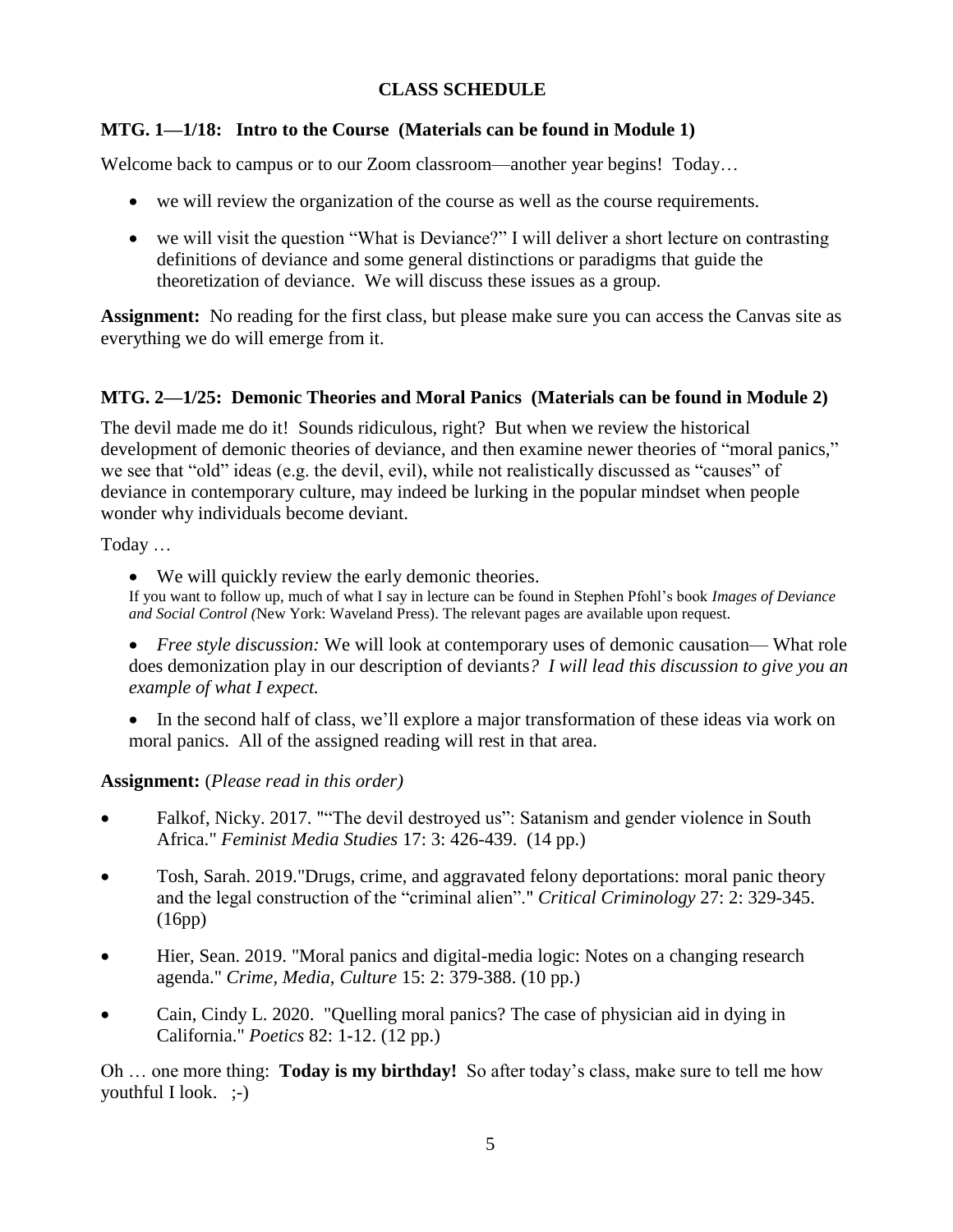#### **MTG. 3—2/1: Biological Theories of Deviance (Materials can be found in Module 3)**

Historically, people have had some interesting ideas regarding the connections between our bodies, biology and deviant behavior. Early theories penned by Lombroso, Sheldon, the "twin study" scholars, and the chromosomal theorists have now been largely dismissed. Today, the action centers in theories of the brain or the endocrine system. But have the general models changed that much?

#### **Assignment:** (*Please read in this order)*

 "Biological theories of crime and deviance" 2020. Various Sources—helpful links are in the file. (9pp.)

Expansions of this summary can be found in …

Pfohl, Stephen. 2009. "The Physiological Pathology Tradition: From Body Types to Chromosomes." Pp. 108-116 in *Images of Deviance and Social Control.* New York: Waveland Press. Rafter, Nicole. 2008. "Contemporary Biocriminology" Pp. 199-236" in *The Criminal Brain: Understanding Biological Theories of Crime.* New York: NYU Press. These articles are available upon request.

- Heide, Kathleen M., and Eldra P. Solomon. 2006. "Biology, childhood trauma, and murder: Rethinking justice." *International Journal of Law and Psychiatry* 29: 3: 220-233. (14 pp.)
- Lehrner, Amy, and Rachel Yehuda. 2018. "Cultural trauma and epigenetic inheritance." *Development and Psychopathology* 30: 5: 1763-1777. (14 pp.)
- **Before class, view** *Brains on Trial* (PBS): Part 2: [https://www.youtube.com/watch?v=\\_cBK\\_fgTZvk](https://www.youtube.com/watch?v=_cBK_fgTZvk) (Part I can be seen here *only if you are interested:* <https://www.youtube.com/watch?v=o0eSqIAmKxU> )
- *Free style discussion:* Our discussion will be based on *Brains on Trial.* Can biological theories escape causality?

#### **MTG. 4—2/8: Strain Theory (Materials can be found in Module 4)**

Robert Merton's strain theory is arguably one of the most influential deviance theories penned in the 20th. It is no surprise then that some scholars, rather than rejecting it, work to expand, amend and update it. Today, we'll discuss the original theory as well as some newer iterations, and we'll look at a major challenge to strain theory—control theory. Then, we will have a free style discussion regarding elements that are neglected by each theory—most notably "power."

#### **Assignment:** *(Please read in this order)*

- Brezina, Tinothy et al. 2019. "General strain theory." In *Handbook on Crime and Deviance*, pp. 145-160. Springer, Cham, 2019. (15pp)
- Tusini, Stefania. 2019. "Reading religious radicalization by Merton's strain theory." *Quaderni di Sociologia* 81: LXIII: 47-69. (22 pp.)
- Schreck, Christopher J. 2014. "Social control theories." Pp. 1-8 in *The Encyclopedia of Theoretical Criminology* DOI: 10.1002/9781118517390.wbetc132.

*Free Style Discussion:* Where does power fit in any iteration of Strain Theory? What other criticisms can you make regarding these theories? What does control theory add if anything?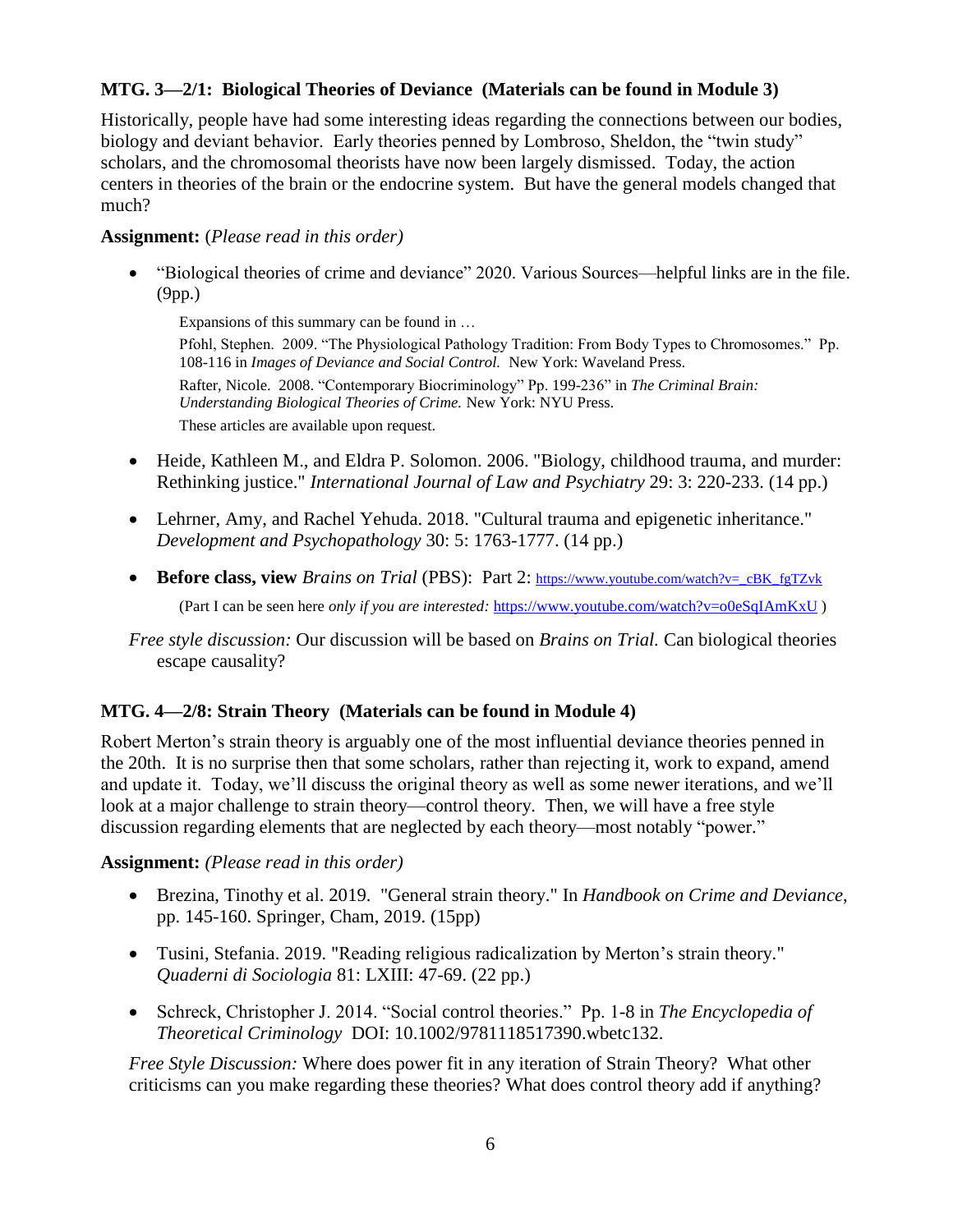#### **MTG. 5—2/15: Goals, Strain and Cultural Capital (Materials can be found in Module 5)**

The original strain theory considers strain and deviance in relation to the "American Dream"—i.e. economic success goals and the strain they create. Today, using physical appearance as our site of inquiry, we will consider some cultural changes, updates and alternatives to strain theory specifically the role of cultural capital in a) creating strain and b) creating deviance. We will also explore attempts to change cultural images and values in ways that could diminish strain. S*everal video clips will aid our discussion.*

#### **Assignment:** *(Please read in this order)*

- Bourdieu, Pierre. 1986. "The Forms of Capital" (7 pp.) (In print on Canvas but can also be found here: <https://www.marxists.org/reference/subject/philosophy/works/fr/bourdieu-forms-capital.htm>
- Gailey, Jeannine A. 2021. "The violence of fat hatred in the "Obesity Epidemic" Discourse." *Humanity and Society* 0160597621995501, pp. 1-22. (22 pp.)
- Sarpila, Outi, Aki Koivula, Iida Kukkonen, Erica Åberg, and Tero Pajunen. 2020. "Double standards in the accumulation and utilisation of 'aesthetic capital'." *Poetics* 82: 1-11. (11 pp.) (If you get a message that says "Something went wrong" click "Return to article"
- Meghji, Ali. "2019. Encoding and decoding black and white cultural capitals: Black middleclass experiences." *Cultural Sociology* 13:1: 3-19. (16 pp.)
- Links to short video clips can be found in Module 5

*Free Style Discussion:* How does consensus differ from cultural capital?

#### **MTG. 6—2/22: When consensus breeds deviance: The obsessive need for order (Materials can be found in Module 6)**

Remember that strain theory emerged from the causal paradigm. Such theorists believe that conformity is the product of societal consensus. Today, I would like to examine some historical and some recent cases that suggest consensus can be overdone and, in and of itself, impose a strict order that is oppressive and can induce deviance or harm.

#### **Assignment:** *(Please read in this order)*

Miller, Lulu. 2020. *Why Fish Don't' Exist?"* Read pages 3-4.5; 47-54.5; 128-140. (22 pp.)

(The author talks about this book in *On the Media* (September 3) (This is a podcast; If you like, you can listen here: [https://www.wnycstudios.org/podcasts/otm/episodes/brooke-speaks-lulu-miller-about-her](https://www.wnycstudios.org/podcasts/otm/episodes/brooke-speaks-lulu-miller-about-her-new-book-why-fish-dont-exist)[new-book-why-fish-dont-exist](https://www.wnycstudios.org/podcasts/otm/episodes/brooke-speaks-lulu-miller-about-her-new-book-why-fish-dont-exist) ).

- Schwartz, Molly. 2021. "Bias in the Library." *On the Media* (September 3) radio broadcast. [https://www.wnycstudios.org/podcasts/otm/segments/bias-library-on-the](https://www.wnycstudios.org/podcasts/otm/segments/bias-library-on-the-media?tab=summary)[media?tab=summary](https://www.wnycstudios.org/podcasts/otm/segments/bias-library-on-the-media?tab=summary)
- Evans, Forrest. 2020. The Racial Undertone of the Dewey Decimal System." *Bookclub*  (December 8) (4 pp.) [https://www.bookclub.com/post/the-racist-undertone-of-the-dewey](https://www.bookclub.com/post/the-racist-undertone-of-the-dewey-decimal-system)[decimal-system](https://www.bookclub.com/post/the-racist-undertone-of-the-dewey-decimal-system)

*Meeting 6 continued on the next page*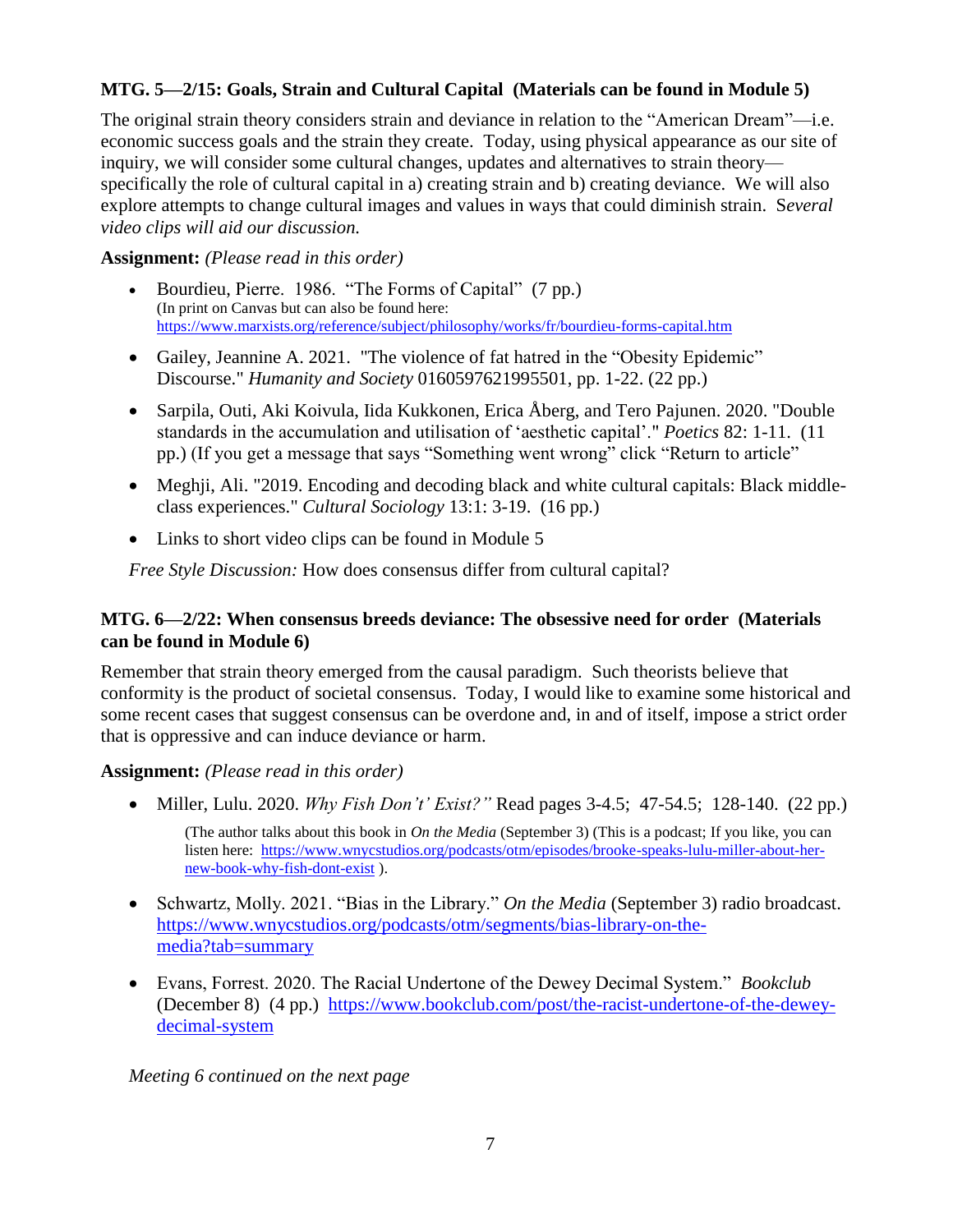- Kramer, Brandon L., Mary S. Himmelstein, and Kristen W. Springer. 2017. "Getting to the heart of masculinity stressors: Masculinity threats induce pronounced vagal withdrawal during a speaking task." *Annals of Behavioral Medicine* 51: 6: 846-855. (9 pp.)
- Litzky, Barrie E., Kimberly A. Eddleston, and Deborah L. Kidder. 2006. "The good, the bad, and the misguided: How managers inadvertently encourage deviant behaviors." *Academy of Management Perspectives* 20: 1: 91-103. (12 pp.)
- O'Neil, Cathy. *Weapons of math destruction: How big data increases inequality and threatens democracy*. Pp. 50-67. Crown, 2016. (18 pp.)

*Free Style Discussion:* What sorts of deviance are creating by algorithms—a prime rigid organizer?

#### **MTG. 7—3/1: Who Would Your Label As Deviant? (Materials can be found in Module 7)**

This week, we will begin with Sutherland's classic differential association theory. This theory is really a starting point for thinking about deviance and conformity as variably viewed based on subcultural beliefs. It is a precursor to Constructionist theory. After covering the basic theory, we will look at some historical cases of "activism" and ask: are these people deviant ... why ... and for whom?

#### **Assignment:** *(Please read in this order)*

- Matsueda, Ross L. 2001. "Differential Association Theory." *Encyclopedia of Criminology and Deviant Behavior* 1: 125-130. (6pp.)
- Angry White Men. 2020. "Robert Rundo announces creation of the Rise Above Movement's Media Arm." (This article is on Canvas, but you can also access it here: <https://angrywhitemen.org/2020/10/01/robert-rundo-announces-creation-of-the-rise-above-movements-media-arm/> (3pp.)
- PBS: Frontline. 2019. "Documenting Hate: Charlottesville." (**Watch Robert Rundo minute 25:20 to 28:48 in the video—the link will take you to the video**) [https://www.youtube.com/watch?v=jPLvWO\\_SOgM](https://www.youtube.com/watch?v=jPLvWO_SOgM)
- The American Experience: *Women in American History.* 2019. "Emma Goldman (1868- 1940) (This article is on Canvas, but you can also access it here: <https://www.pbs.org/wgbh/americanexperience/features/goldman-1869-1940/>) (6 pp.)
- The American Experience. 2019. Emma Goldman: An Exceedingly Dangerous Woman: Part 4. **(Watch the Video before class—the link will take you there)** [https://www.youtube.com/watch?v=RIm2Wx7\\_s4c&list=PL8F077D855BEADA37&index=3](https://www.youtube.com/watch?v=RIm2Wx7_s4c&list=PL8F077D855BEADA37&index=3)
- Marantz, Andrew. 2018. "How social-media trolls turned UC Berkeley into a free-speech circus. *The New Yorker* (July 2) 1-26. (This article is on Canvas, but you can also access it here: <https://www.newyorker.com/contributors/andrew-marantz> ) (26 pp.)
- Cole, David. 2017. "Why We Must Still Defend Free Speech." *New York Review of Books*  (September 28) (This article is on Canvas, but you can also access it here: <https://www.sandyspringmuseum.org/wp-content/uploads/2019/01/Community-Cafe-February-Readings.pdf> (5pp)

*Free Style Discussion:* How does ideology influence positions on free speech? Should it?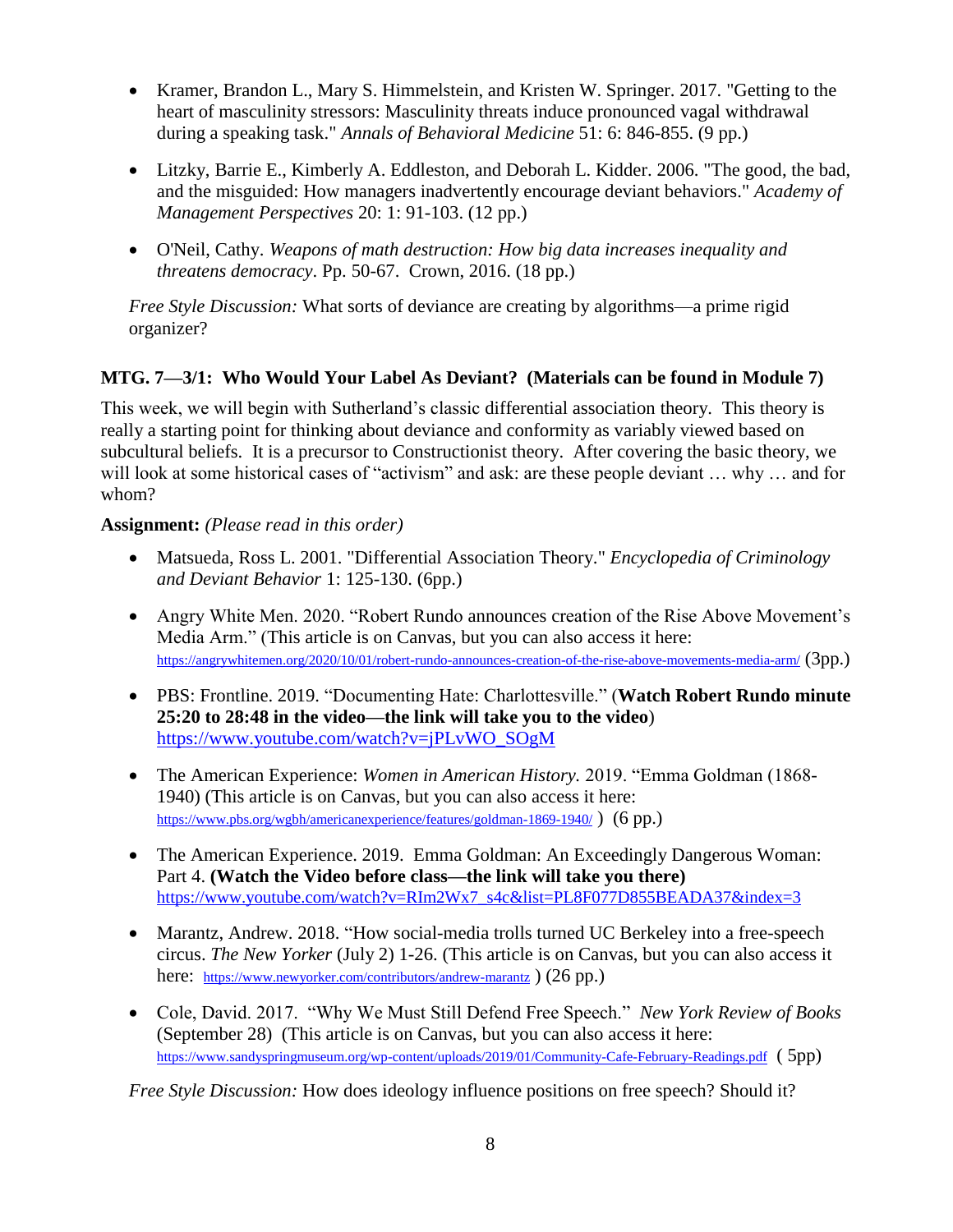#### **MTG. 8—3/8: Paper Topics**

Today, we will devote the class to discussing each person's research topic for the final assignment. In essence, we will "workshop" your ideas as a group, trying on topics and approaches and seeking out literature that may be helpful to you.

# *Cut Loose! Spring Break!*

#### **MTG. 9—3/22: Interactionist and Constructionist Theories of Deviance (Materials can be found in Module 9)**

Interactionist and Constructionist theories opened the door for a more dynamic understanding of deviance … one that problematized ideas of fixed pathologies, objective criteria or consensus on universal goals. In part 1 of today's class, we look at some of the basic concepts at the core of these theories: the definitional process, labeling, dramaturgy, impression management, primary and secondary deviance, master status, retrospective interpretation, and finally, power. In part 2 of the class, we will look at some media constructions of deviance and see when and if these concepts come alive.

#### **Assignment:** *(Please read in this order)*

- Thomas, W. I. 1923. "The definition of the situation" Pp. 42-44 and 49-50 in *Unadjusted Girl.* New York: Little, Brown and Company. (3 pp.)
- Goffman, Erving. 1959. "The art of impression management." Pp. 30-34 and 208-212 in *The Presentation of Self in Everyday Life."* New York: Doubleday. (10 pp.)
- Becker, Howard. 1963. "Definitions of deviance." Pp. 3-18 in *Outsiders: Studies in the Sociology of Deviance.* Glencoe, IL: The Free Press. (14pp.)
- Lemert, Edwin M. 1951. "Primary and secondary deviance" Pp. 214-219 in *Social Pathology.* New York: McGraw Hill. (6 pp.)
- Hughes, Everett Cherrington. 1945. "Dilemmas and contradictions of status." *American Journal of Sociology* 50:5: 353-359. (7 pp.)
- Edwin Schur. 1971. "Retrospective interpretation." Pp. 52-56 in *Labeling Deviant Behavior*. New York: Harper and Row. (5 pp.)
- Nordberg, Jenny. 2014. "The Afghan girls who live as boys." *The Atlantic* (September 8) (This article is on Canvas, but you can also access it here: <http://www.theatlantic.com/features/archive/2014/09/the-underground-girls-of-kabul/379762/> (14 pp.)
- Jackson, Lauren Muchele. 2020. "The Layered Deceptions of Jessica Krug." *The New Yorker* (September 12) (This article is on Canvas, but you can also access it here: [https://www.newyorker.com/culture/cultural-comment/the-layered-deceptions-of-jessica-krug-the-black-studies-professor](https://www.newyorker.com/culture/cultural-comment/the-layered-deceptions-of-jessica-krug-the-black-studies-professor-who-hid-that-she-is-white)[who-hid-that-she-is-white](https://www.newyorker.com/culture/cultural-comment/the-layered-deceptions-of-jessica-krug-the-black-studies-professor-who-hid-that-she-is-white) ) (pp. 1-5)
- Woldemikael, Eve, and Olivia Woldemikael. 2021. "From suits to royals: The politics of Meghan Markle's racial ambiguity." *Women's Studies International Forum* 85: 1-6 (6 pp.) 2021.

*Free Style Discussion:* Who is doing the labeling in cases of racial passing? The last two readings are the focus here*.*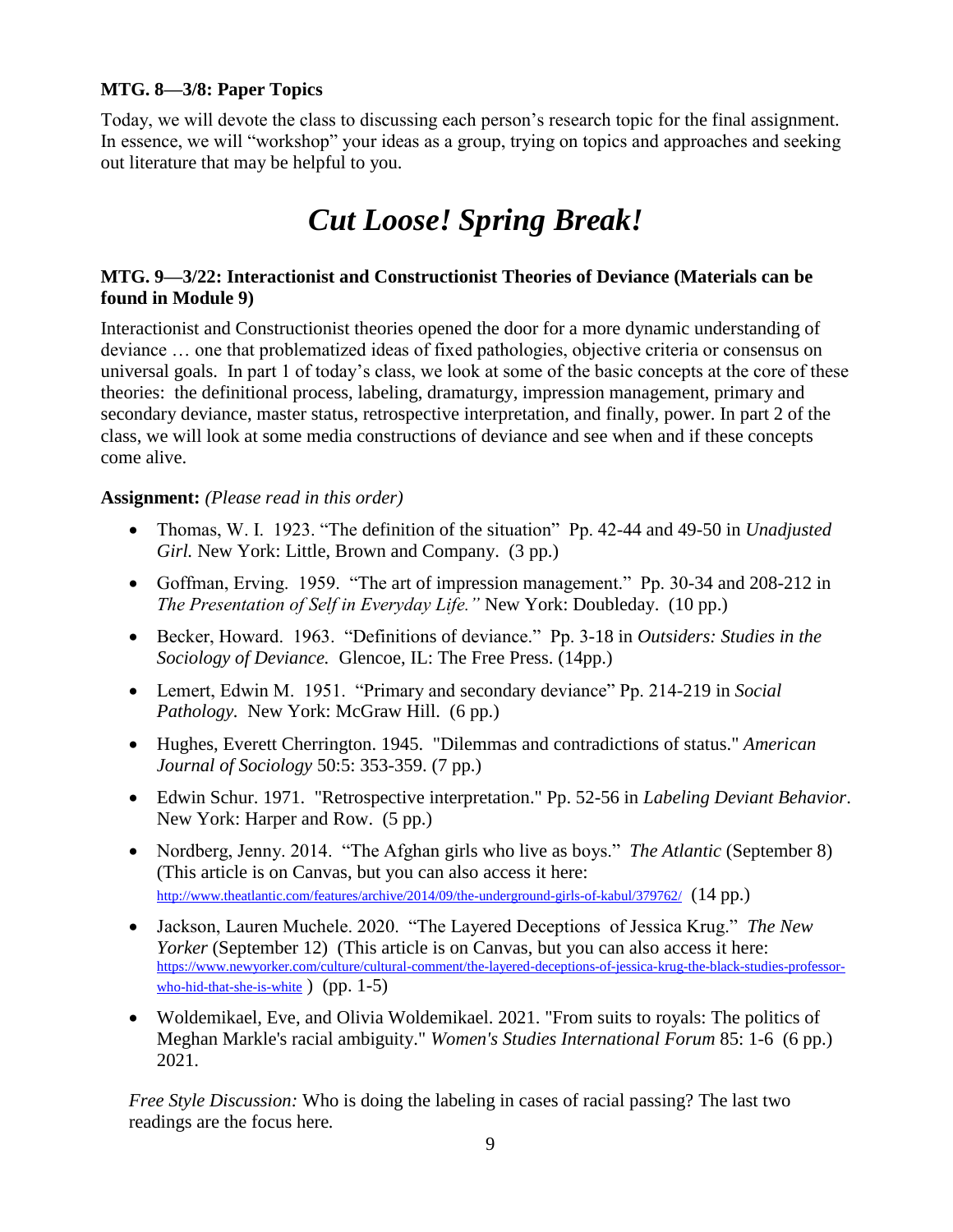#### **MTG 10—3/29: Critical Race Theory and Deviance (Materials can be found in Module 10)**

In today's class, we will explore the ideas presented in critical race theory and apply them to some contemporary issues. We will also ask: does structure play a central role in deviance as strain theory suggests? In what ways is critical race theory similar and different?

**(Note: If you need a quick refresher course on the definition of "Critical Race Theory," look here:**  [https://owl.purdue.edu/owl/subject\\_specific\\_writing/writing\\_in\\_literature/literary\\_theory\\_and\\_schools\\_of\\_criticism/crit](https://owl.purdue.edu/owl/subject_specific_writing/writing_in_literature/literary_theory_and_schools_of_criticism/critical_race_theory.html) [ical\\_race\\_theory.html](https://owl.purdue.edu/owl/subject_specific_writing/writing_in_literature/literary_theory_and_schools_of_criticism/critical_race_theory.html) )

#### **Assignment:** *(Please read in this order)*

- Brown, Tony. 2003. "Critical race theory speaks to the sociology of mental health: Mental health problems produced by racial stratification." *Journal of Health and Social Behavior* 43: 3: 292-301. (11 pp.)
- Bonilla-Silva, Eduardo. 2019. Toward a new political praxis for Trumpamerica: New directions in critical race theory. *American Behavioral Scientist 6: 13:* 1776-1788. (13 pp.)
- Siegel, Michael. 2020. Racial disparities in fatal police shootings: an empirical analysis informed by critical race theory. *BUL Rev.*, *100*, 1069-1092 (24 pp).
- Dixson, Adrienne D. 2018. ""What's going on?": A critical race theory perspective on Black Lives Matter and activism in education." *Urban Education* 53: 2: 231-247. (16 pp)

*Free Style Discussion:* Adapt critical race theory arguments to inequalities in medical health systems and media imagery.

#### **MTG. 11—4/5: Feminist and Queer Theoretical Approaches to Deviance**

In today's class, we will explore the ideas presented in feminist and queer theories of deviance. In both cases, we will focus on violence as a case study of how these ideas apply.

**Assignment:** *(Please read in this order)*

- McPhail, Beverly A. 2015. "Feminist framework plus knitting feminist theories of rape etiology into a comprehensive model." *Trauma, Violence, & Abuse* 16:2: 1-16. (17 pp.)
- True, Jacqui. 2015. "Winning the battle but losing the war on violence: a feminist perspective on the declining global violence thesis." *International Feminist Journal of Politics* 17: 4: 554-572. (18 pp.)
- Cannon, Clare, Katie Lauve-Moon, and Fred Buttell. 2015. "Re-theorizing intimate partner violence through post-structural feminism, queer theory, and the sociology of gender." *Social Sciences* 4: 3: 668-687. (20 pp.)

*Free Style Discussion:* Reading Media with a Feminist and Queer Eye—we'll do an exercise in class.

#### **MTG. 12—4/12:** Individual meetings

Today, we will not meet as a class. Rather, I am setting aside a huge block of office hours so that every student can meet with me and discuss issues or problems connected to the final assignment. By meeting today, you can finalize things in advance of the assignment due date.